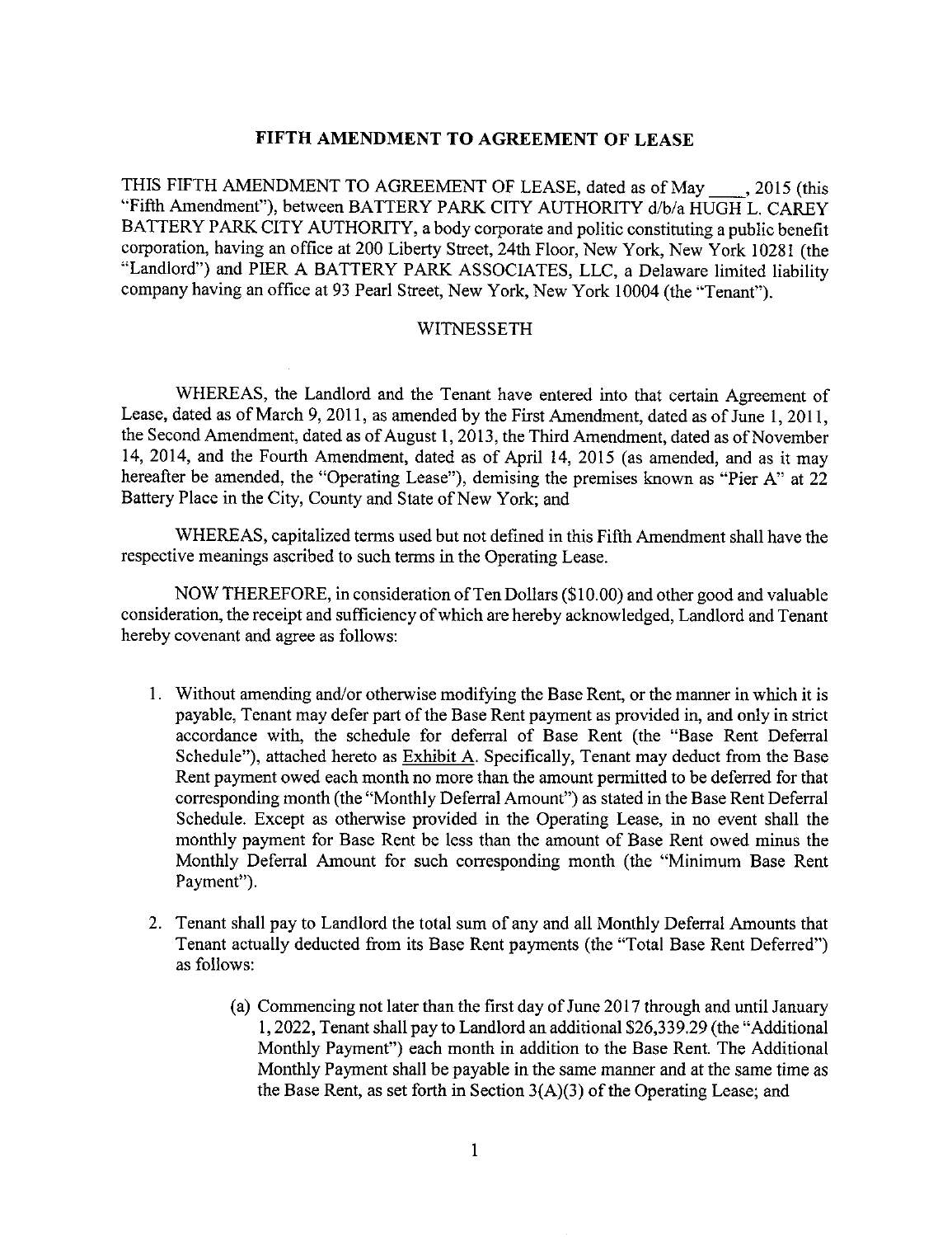- (b) Commencing with the Percentage Rent Year beginning in the calendar year of 2016, and for each subsequent Percentage Rent Year, simultaneous with its delivery of the corresponding Annual Percentage Rent Statement and, if applicable, Percentage Rent payment, Tenant shall pay to Landlord all net Cash Proceeds, as defined below, over \$1,000,000 received by Tenant for such Percentage Rent Year (the "Annual Deferral Payment"). For the purpose of this paragraph, Cash Proceeds shall mean all Gross Sales minus (i) any costs expended by Tenant in such Percentage Rent Year relating directly to the operation of the Premises, Plaza, or Promenade; (ii) any and all payments made by Tenant as required by the Operating Lease, including, but not limited to, Base Rent, Percentage Rent, and Additional Monthly Payments; (iii) any debt service payments made by Tenant in such Percentage Rent Year relating to the Premises, Plaza, or Promenade; and (iv) any funds from Gross Sales necessary for Tenant to maintain general reserves of no more than \$1,000,000.
- . Except for the Additional Monthly Payment and Annual Deferral Payment, no other payment, fee, rental amount, or other monetary obligation required by the Operating Lease shall be applied to Tenant's satisfaction of the Total Base Rent Deferred, unless otherwise agreed by the parties in writing. Notwithstanding the preceding sentence, nothing in this paragraph shall be construed to prohibit Tenant from making any other, additional payments toward satisfaction of the Total Base Rent Deferred in advance of any such scheduled payment.
- 4. Tenant shall make each and every Additional Monthly Payment and Annual Deferral Payment in full until such time as the aggregate amount of payments received by Landlord, pursuant to paragraphs 2 and 3 of this Fifth Amendment, equals the Total Base Rent Deferred.
- 5. Tenant's failure to pay the Additional Monthly Payment and/or the Annual Deferral Payment shall constitute a failure to pay Rent as governed by Section 43(B), and any other applicable section, of the Operating Lease.
- 6. Nothing herein shall be construed as amending any terms or conditions of the Operating Lease except as expressly provided for in this Fifth Amendment. As so amended, the Operating Lease is hereby ratified and confirmed. References in the Operating Lease to "this Lease Agreement" and words of similar import shall be construed as meaning the Operating Lease as amended.
- 7. Landlord and Tenant each represent, with respect to itself, that this Fifth Amendment has been duly authorized and that the person executing it on such party's behalf is authorized to act on behalf of and bind such party, and that upon its execution this Amendment is the valid, legal and binding obligation of such party and is enforceable with respect to such party in accordance with its terms.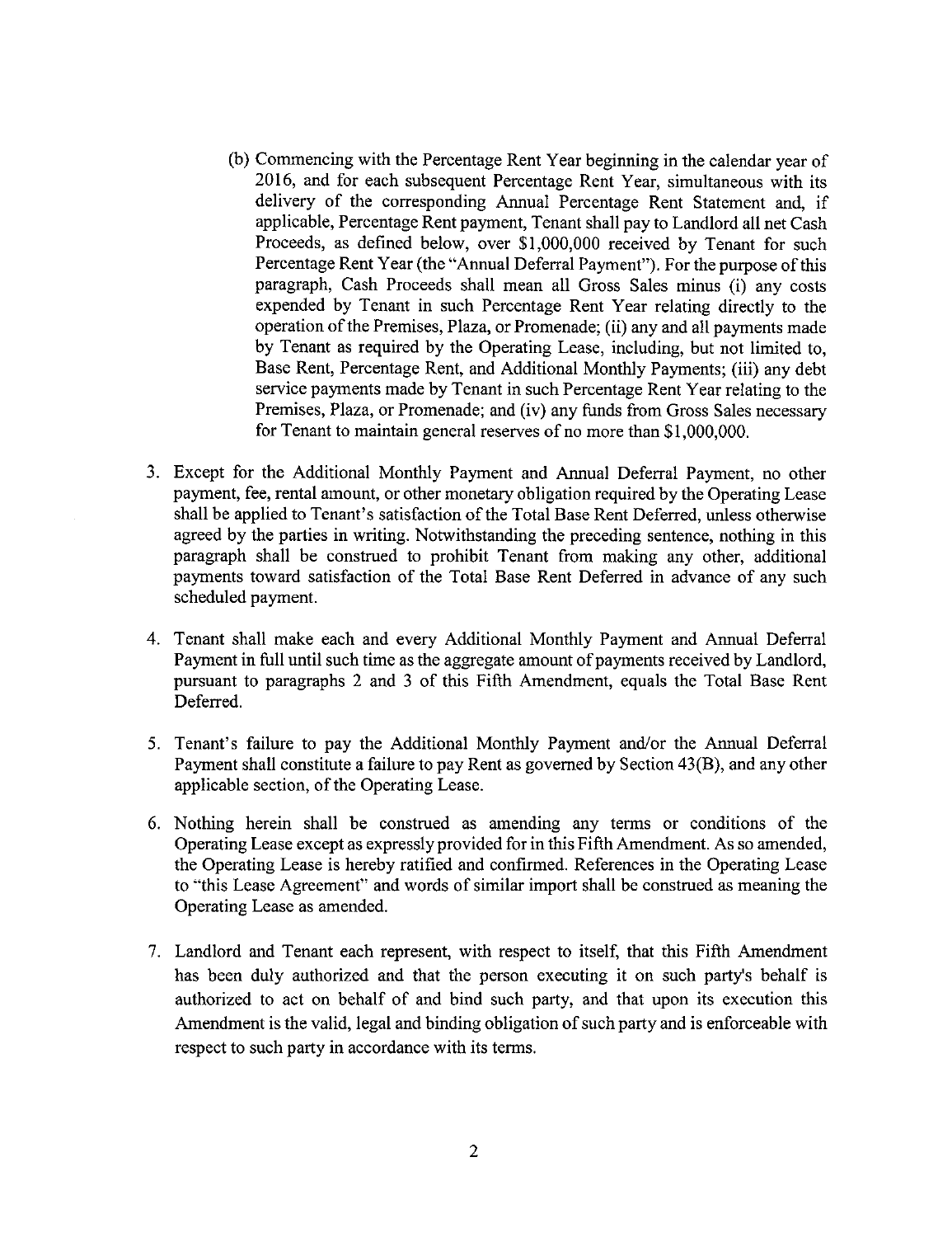8. This Fifth Amendment may be executed in counterparts, each of which shall be deemed to be an original and all of which together shall be deemed to be one and the same instrument.

### *(SIGNATURE* PAGE FOLLOWS)

 $\sim$   $\sim$ 

 $\bar{u}$ 

 $\hat{\boldsymbol{\theta}}$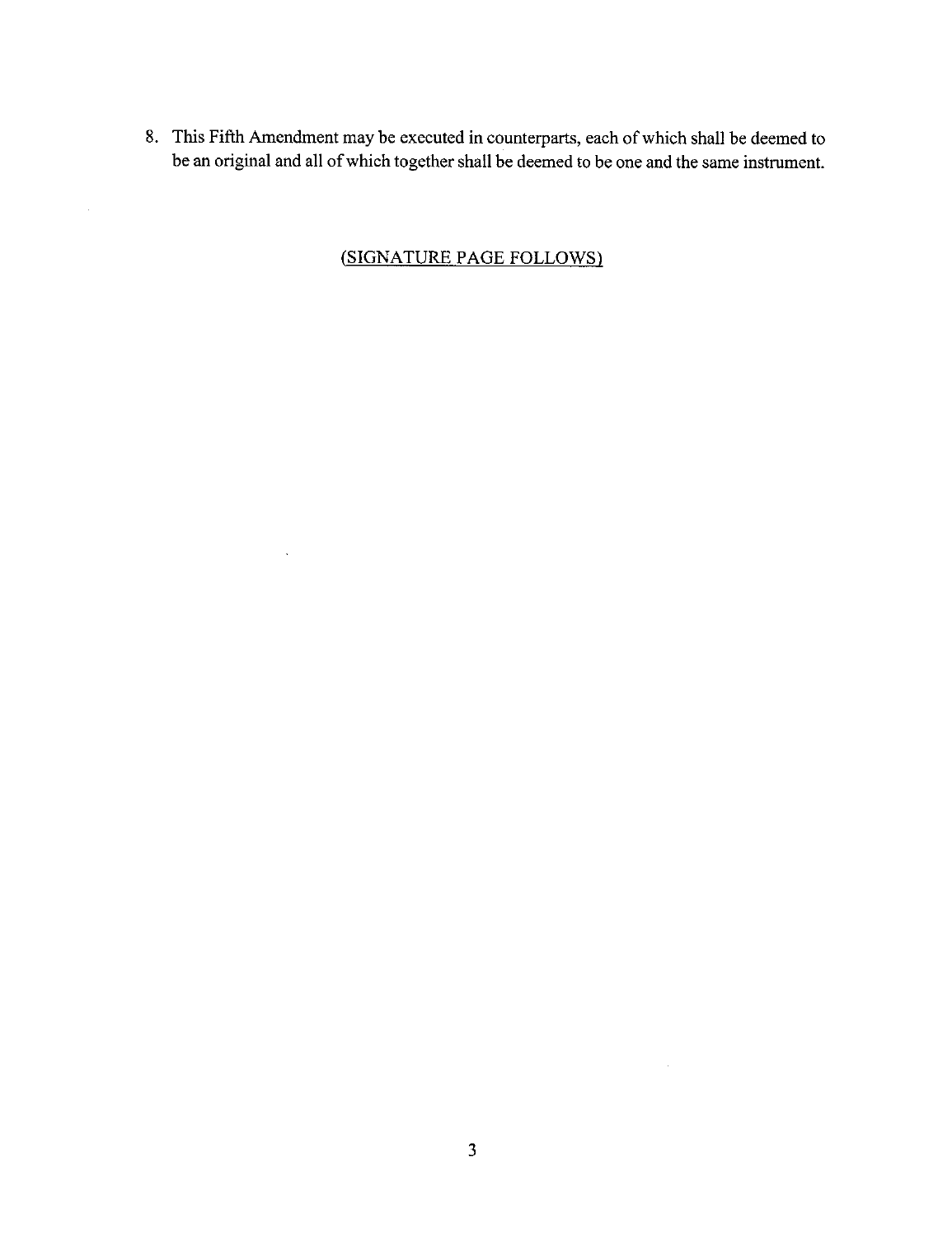IN WITNESS WHEREOF the parties have caused this Fifth Amendment to be execute and delivered by their respective duly authorized officers as of the day and year first above written.

BATTERY PARK CITY AUTHORITY d/b/ HUGH L. CAREY BATTERY PARK CIT AUTHORITY By: By. Name: **Name: Shari** C. Hyman President / CO0 Title: Title:

PIER A BATTERY PARK ASSOCIATES, LLC By. Name: PAUL -- LAMAS

Title: MEMBER